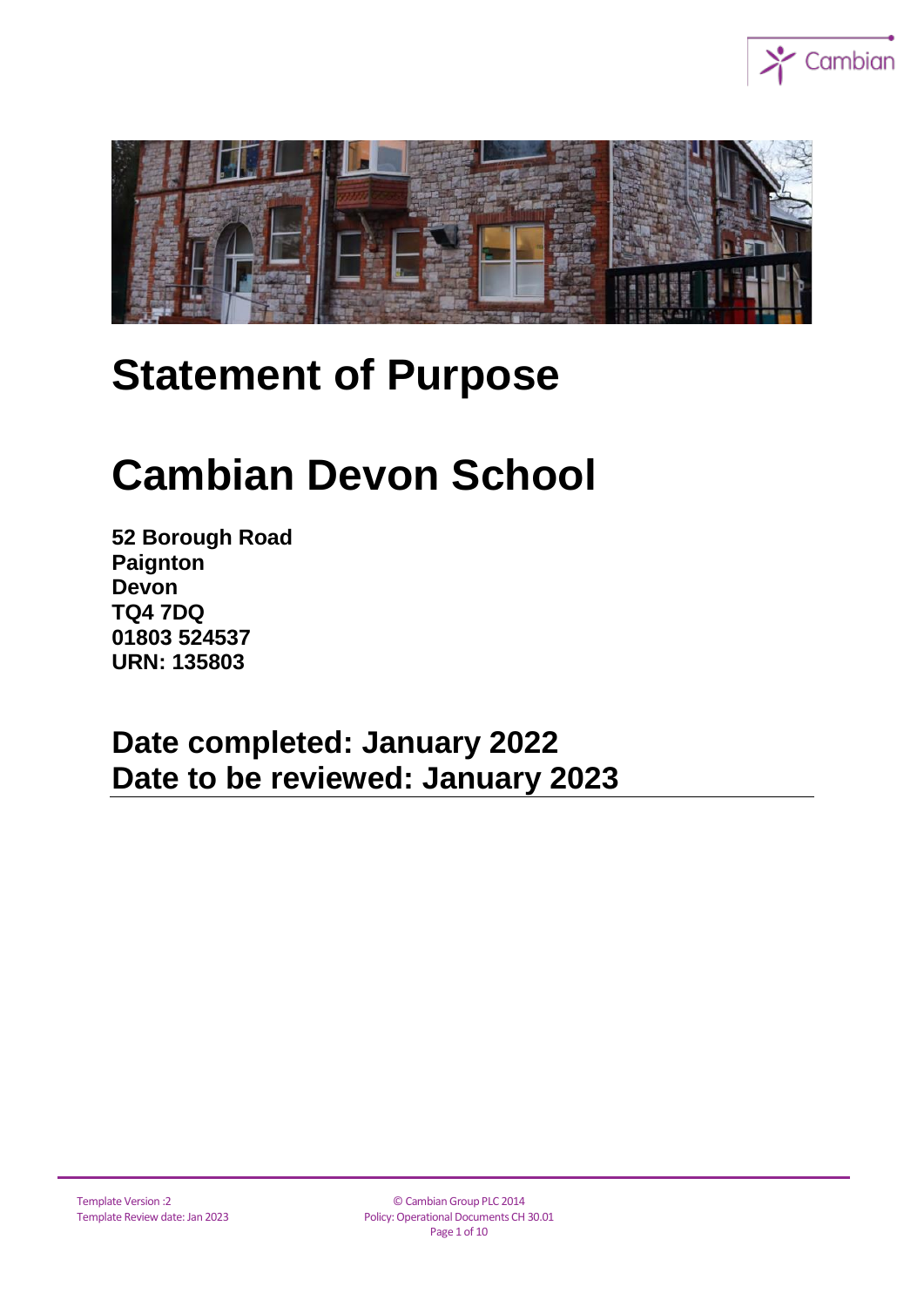

### **1. Organisational Overview**

1.1 Cambian Group

#### **2. Quality and Purpose of Care**

- 2.1 STATEMENT OF PRINCIPLES AND PRACTICE
- 2.2 PROMOTING POSITIVE BEHAVIOUR AND RELATIONSHIPS
- 2.3 Description of Accommodation
- 2.4 Arrangements for Supporting Cultural, Linguistic and the Religious Needs of Children
- 2.5 Complaints
- 2.6 Access to safeguarding and behaviour management policies
- **3. Views, Wishes and Feelings**
- **4. Education**
- **5. Enjoy and Achieve**
- **6. Health**
- **7. Positive Relationships**
- **8. Protection of Children**
- **9. Leadership and Management**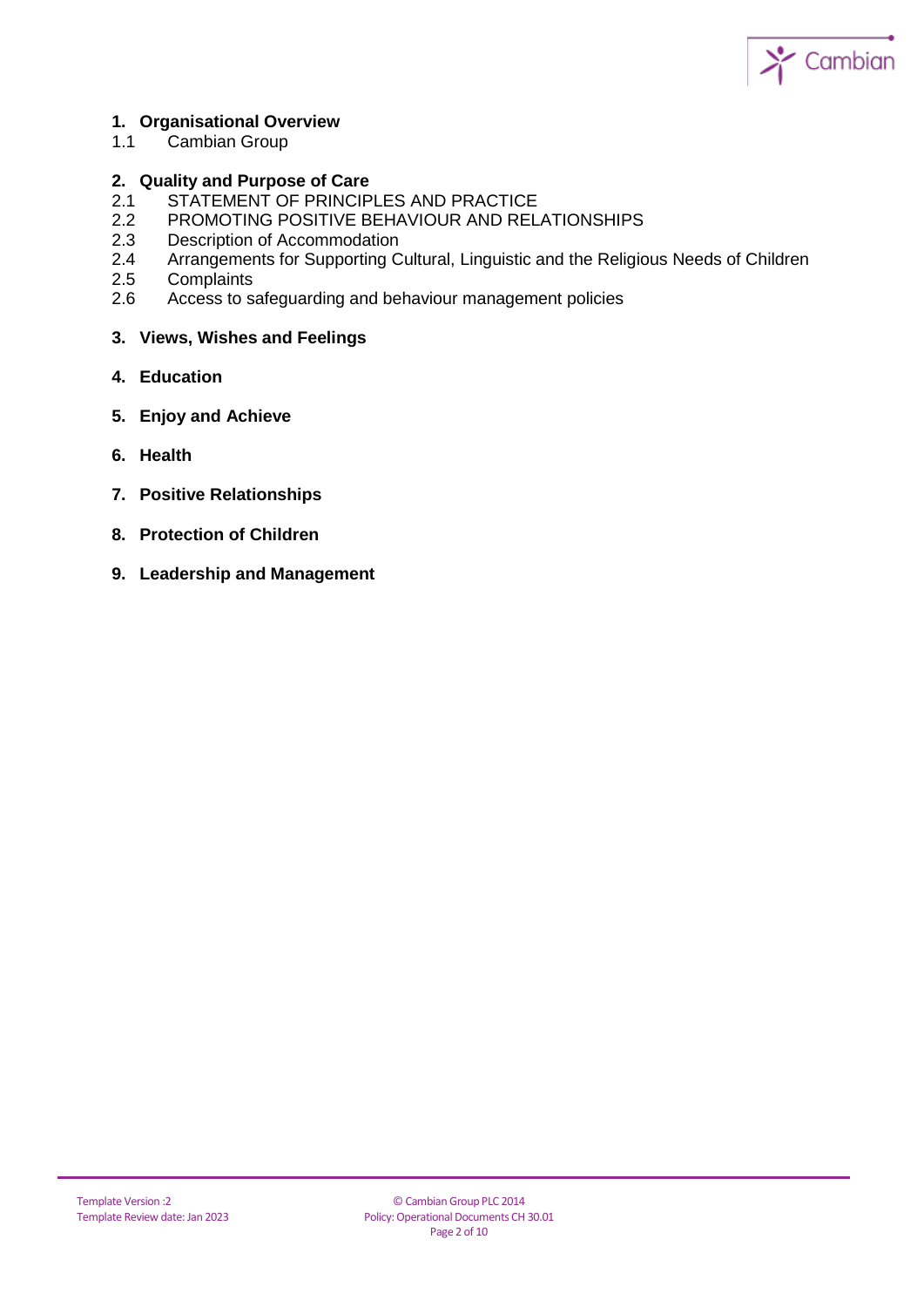

## **1. Organisational Overview**

The Cambian Group is one of the largest providers of specialist behavioural services in the UK. We care for both adults and children including those with challenging behaviours and complex needs. We offer specialist education, residential, mental health and fostering services, ensuring that each person in our care achieves their personal best. At Cambian Group we provide tailored care programmes, therapeutic environments and highly dedicated and experienced staff members to empower individuals to progress towards a better life and prepare them for independent living. We provide services for more than 2,400 individuals in 286 services. We work with over 140 public authorities and employ more than 6,000 people. Our children's services aim to meet the needs of children across the continuum of care. We provide a range of specialist service that support this ambition providing where possible every child the care, therapy and learning they need to ensure they achieve their personal best. We focus on delivering clear outcome for each person in our services.

## **2. Quality and Purpose of Care**

## **2.1 STATEMENT OF PRINCIPLES AND PRACTICE**

The Statement of Purpose is available to parents and staff. It is also made known to the students through a range of methods as appropriate. This statement describes the overall purpose of the school and describes any theoretical or therapeutic model underpinning the practice of the school. Cambian Devon School is part of the Cambian Group. All young people in the school have an Education Health Care Plan (EHCP). All have SEMH needs. Other associated difficulties such as ASD, ADHD, dyslexia, dyspraxia and secondary mental health conditions such as anxiety and depression and its associated behaviours can also be accommodated.

Our work is based upon understanding the ability of each young person to manage academically, socially and emotionally as individuals, as part of a group, as part of their family and as part of the wider community. The purpose of the homes is to prepare young people for the demands of adult life through staff expertise and specialist approaches, including a nurturing therapeutic environment which encourages young people to flourish academically, socially, emotionally and spiritually.

Cambian Devon School is a community that engages students and develops positive attitudes to learning. Staff are confident and skilled in building positive relationships that help to break down barriers, build self-esteem and challenge disaffection.

For vulnerable young people it is often a long road to success. Through the provision of a structured learning environment, we build that success through challenge, personalisation and innovation. Our aim, for all students, is for them to lead a full and fulfilling independent life in which they are equipped to make a positive contribution to their community. We help our students develop the skills that enable them to increase their independence and manage their own behaviour.

All Cambian Devon School staff are committed to enabling all students to overcome their challenges and achieve their full potential through both their social development and their academic learning. Staff have clear expectations about the standards they expect and encourage all students to aspire to within an environment of small groups with specialist teachers and teaching assistants to promote learning.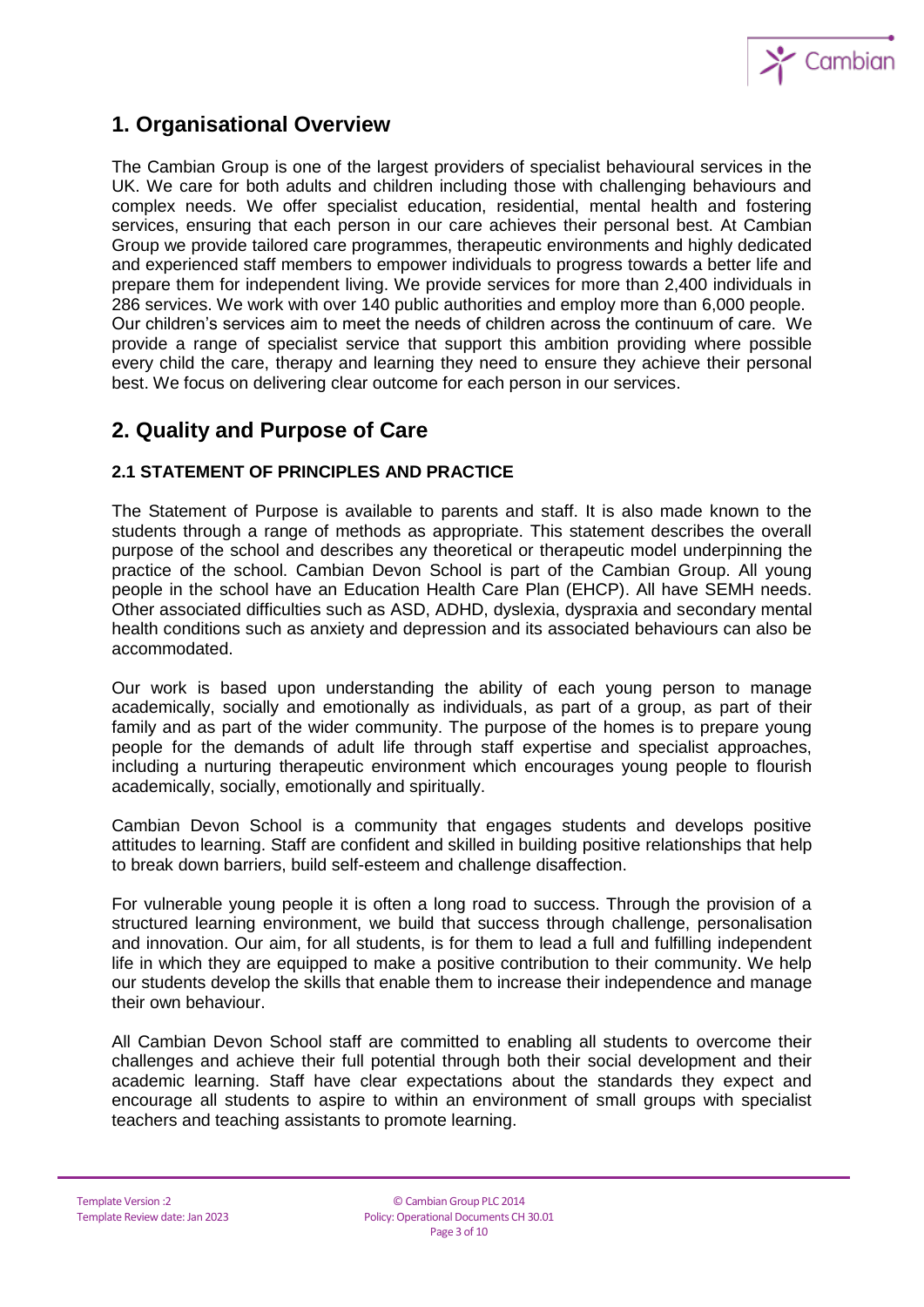

To support transitions for those students who have had a history of poor school attendance, particularly linked to high levels of anxiety, Cambian Devon School offers a integration process upon entry to the school. The ethos of the integration process is based around a primary model with one key teacher, consistent teaching assistants and additional support for the student's emotional wellbeing that allows students the opportunity to transition successfully into the school.

The integration process offers a small highly structured environment with opportunities to develop skills to support them. The curriculum focuses on key skills taught through projectbased activities and includes lots of opportunities to play and to explore learning. The foundations of this approach are based on the 6 guiding principles of nurture as defined by the Nurture Group Network:

Students learning is understood developmentally The classroom offers a secure base The importance of nurture for the development of self-esteem Language is a vital means of communication All behaviour is communication Transition is important in student's lives.

The benefits of this approach are:

It enables staff to model positive relationships

There is an emphasis on the development of language and communication skills and a focus on social and emotional development in order to reduce the need of students to express their feelings through non-verbal communication.

As well as developing curriculum-based skills, students are encouraged to celebrate their own progress by experiencing and learning skills such as listening, sharing and taking turns.

This holistic approach enables students to reduce or remove barriers to learning.

## **2.2 PROMOTING POSITIVE BEHAVIOUR AND RELATIONSHIPS**

Our approach is based upon a non-aversive positive approach to behaviour change, an ASfriendly range of styles and strategies that are needs-led and detailed within personalised care plans. The work of our staff is based upon understanding the ability of the student to manage academically, socially and emotionally. We use therapeutic support and facilitate an educational, social, emotional, and spiritual ethos, which take account of a variety of learning styles. Individualised plans are designed to meet specific needs, and these plans form the basis of a partnership between the student, school, family and social worker if applicable.

Challenging behaviour at Cambian Devon School can take many forms. All staff are fully trained in the management of challenging behaviour, which is based on a positive approach. Punishment is not seen as appropriate; there is a focus on learning from natural consequences and there is an expectation that students accept responsibility for their behaviours in the interests of natural justice and their own personal development. Apologies, kind acts and restitution for damage, catch-up, community service, and in some cases, grounding to site for a defined period, are seen as appropriate consequences for developing future independence.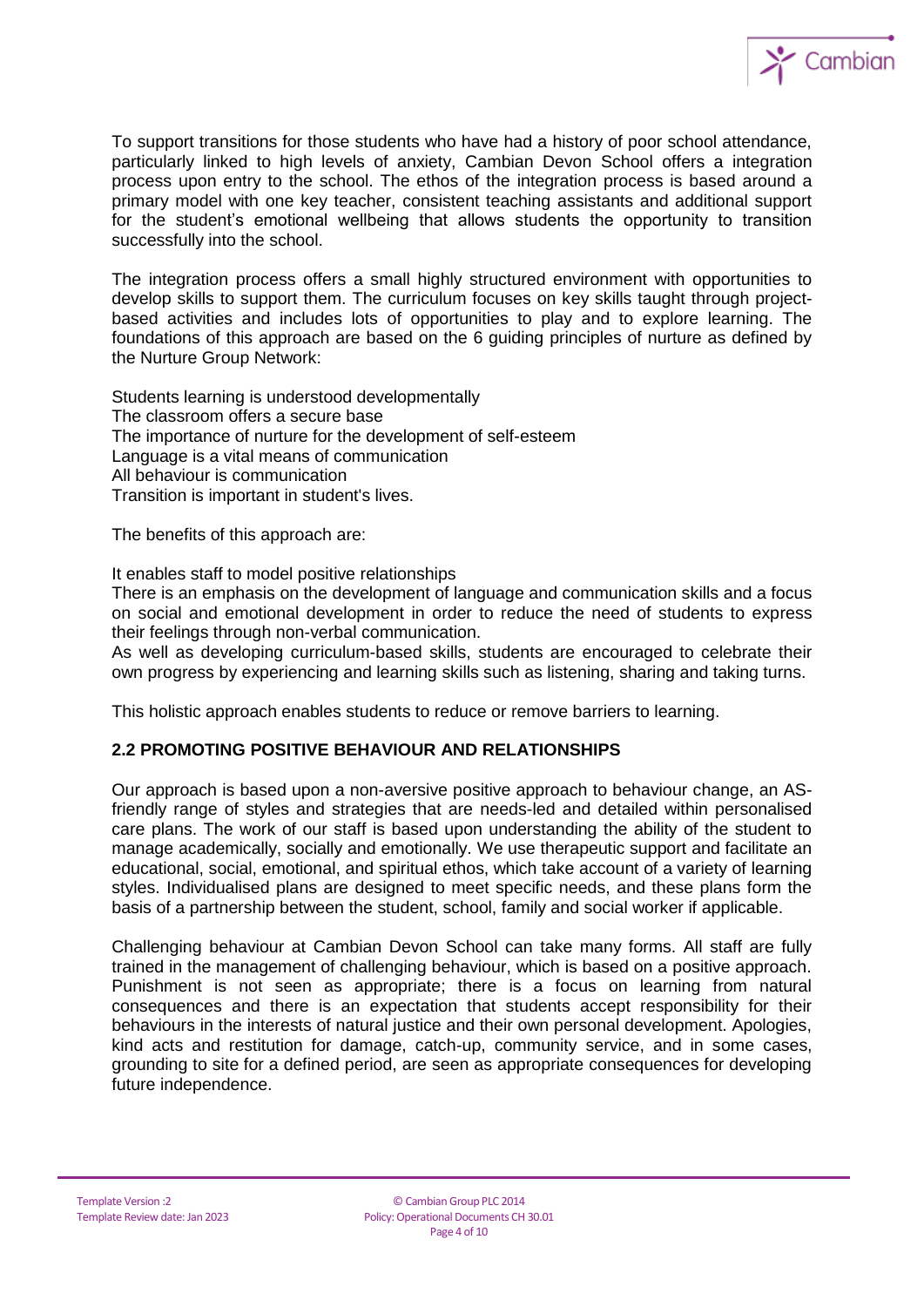

We aim to teach self-management through the provision of a range of strategies that allows the students to utilise their strengths and manage their difficulties successfully. We aim to help students reduce and control their socially unacceptable, inappropriate impulses and behaviours through the structured use of positive interventions and rewards, behaviour planning and the teaching of alternative behaviours. Each student has an Individual Behaviour Support Plan (BSP) which is based on positive behaviour management strategies and this sits alongside Individualised Risk Assessments (IRA). These documents are formally reviewed on a regular basis. Should there be any change in a student's presentation they will be reviewed more frequently as they are a 'live' document.

#### **2.3 Description of Accommodation**

Cambian Devon School is a school on two sites, both at Paignton and Buckfastleigh. Our Paignton site is a well-equipped centre for our academic, sport and creative studies. It is shares a role with the Buckfastleigh site in delivering therapeutic sessions, including THRIVE and emotional literacy.

The Buckfastleigh site (known as Project Compass) is centred upon a Forest School ethos, with input from the academic site to 'blur the lines' between the two areas of education.

Given Cambian Devon School's proximity to Dartmoor, we also have a strong Outdoor Education provision, in which students regularly engage in activities like mountain biking, rock climbing and kayaking.

#### **2.4 Arrangements for supporting cultural, linguistic and the religious needs of children**

We recognise and respect our students' religious beliefs, customs, rituals and culture. We allow and support them to practice their religion in school. We actively encourage links with the wider community to support our students to feel that they belong to whichever community or culture they are from, and to explore other cultures.

The school as a whole is non–denominational and the school assemblies offer students a time to celebrate their achievements with a weekly celebration assembly and an annual end of year celebration day. Religious Education is taught in accordance with the locally agreed syllabus and parents have the right to withdraw their child from all or part of the RE lesson, which is taught within the school's PSHE provision.

#### **2.5 Complaints**

Cambian is committed to providing the highest quality service for young people, parents, local authorities, social service and health authorities. The Cambian Complaints Procedure offers additional security for students attending our establishment and peace of mind for their parents and placing authorities. This includes the involvement of persons who are completely independent of the establishment who can investigate formal complaints made by the student or persons acting on their behalf. Each student is allocated a key worker / personal tutor whom they meet with regularly and there is a less formal version of the complaints procedure designed to make it accessible to all our individuals.

We believe that students have the right to comment upon the service provided for them, to be involved in decisions relating to that service and to make complaints where they consider the service is unsatisfactory, for whatever reason. How to complain, if required, is clearly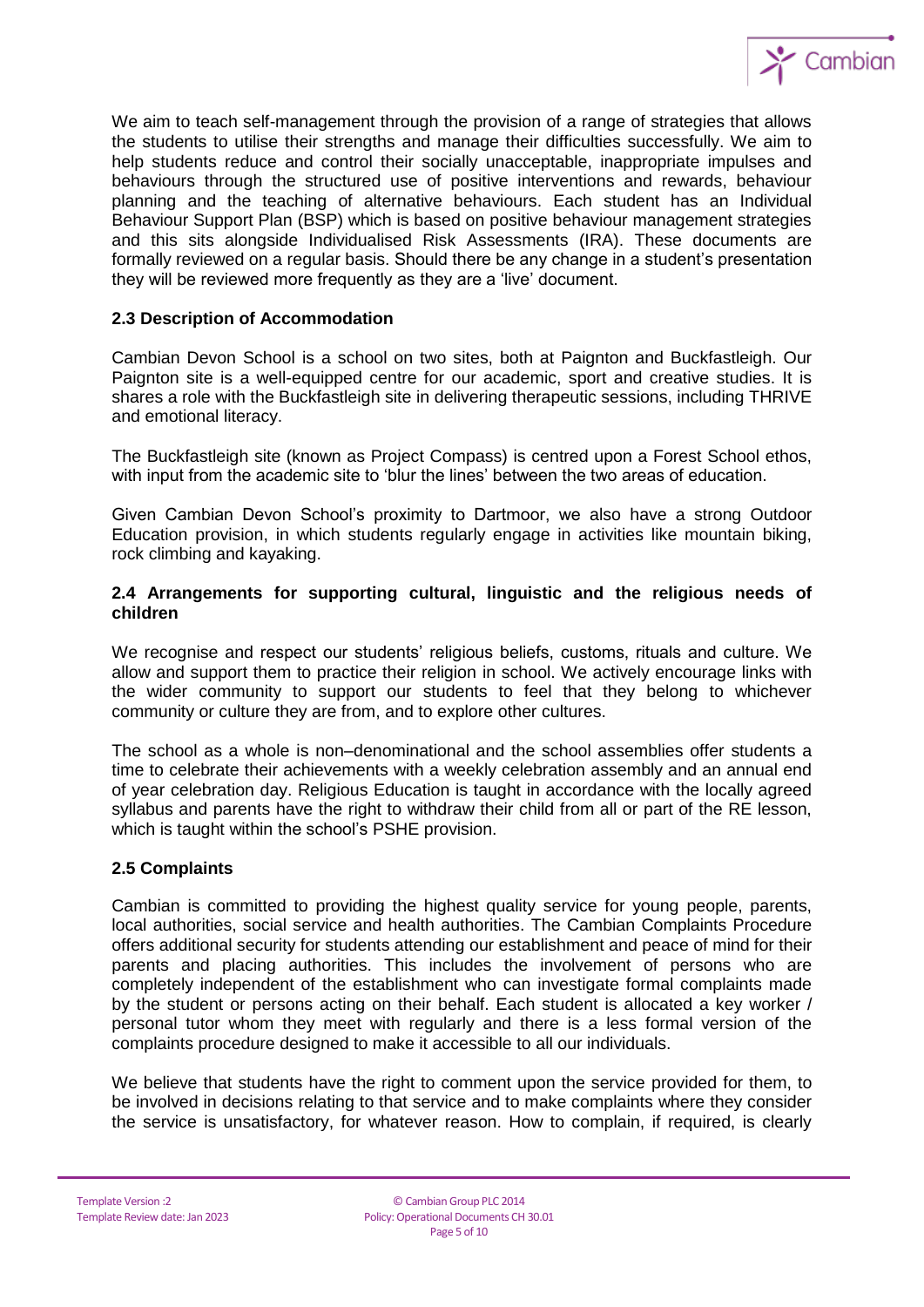

displayed and regularly reinforced within House Meetings. How to complain is also displayed within the Students' Guide. Our aim is to be able to deal with any complaints in an informal manner initially, to seek a swift resolution. In the event that this is not possible and the complainant wishes to take a more formal route, we ensure that this is acknowledged, investigated and addressed within our complaints policy and procedures. The school is also visited regularly by an Independent Advocate from NYAS, who will speak with the students individually on request. All complaints are recorded in the school's Complaints File, which is reviewed by Senior Managers on a weekly basis and through the Regulation 20 monitoring procedure. Complaints can also be made directly to Ofsted and whistleblowing Hotline:

Ofsted National Business Unit Piccadilly Gate Store Street Manchester M1 2WD Tel: 0300 1231232 [enquiries@ofsted.gov.uk](mailto:enquiries@ofsted.gov.uk)

Metropolitan House 3 Darkes Lane Potters Bar **Hertfordshire** EN6 1AG Tel: 0208 7356150

#### **2.6 Access to Child Protection and Behaviour Management Policies**

We have specific Safeguarding Children and Behaviour Management policies. All staff are provided with copies of these policies. Other parties such as parents, local authorities and social services are supplied with copies upon request. Copies are kept on the school website:

[Cambian Devon School | SEMH School for Children near me \(cambiangroup.com\)](https://www.cambiangroup.com/specialist-education/our-schools/semh-schools/cambian-devon-school/)

## **3. Views, wishes and feelings**

We support our young people to 'have a voice' and to enable them to express ideas and concerns using whichever means are most appropriate to them. All young people are assigned a key worker / personal tutor, who will meet regularly to chat, support and address any needs or concerns. All residential houses have meetings for the students with an agenda and minutes. There is a Student Council that meets on a half termly basis, as well as student committees in areas such as anti-bullying, food and Motiv8 (health and wellbeing activities). Minutes from these meeting are shared with students and staff across the school and suggestions are discussed at senior management level and actioned where appropriate. There are consultative processes throughout the year on various issues as part of the selfevaluation audits of the school. Students are given the opportunity to meet with the governors on a termly basis as part of the Governance Board Meeting. On occasions, students are also invited to the Senior Management meetings, to be consulted for their views. An open communication environment is encouraged whereby students are communicated with in a way that best suits their level of understanding and expression. Due to the communication challenges our young people experience by the nature of their diagnoses, the onsite Speech and Language Therapist supports staff to adapt their communication to ensure young people are able to communicate their thoughts and feelings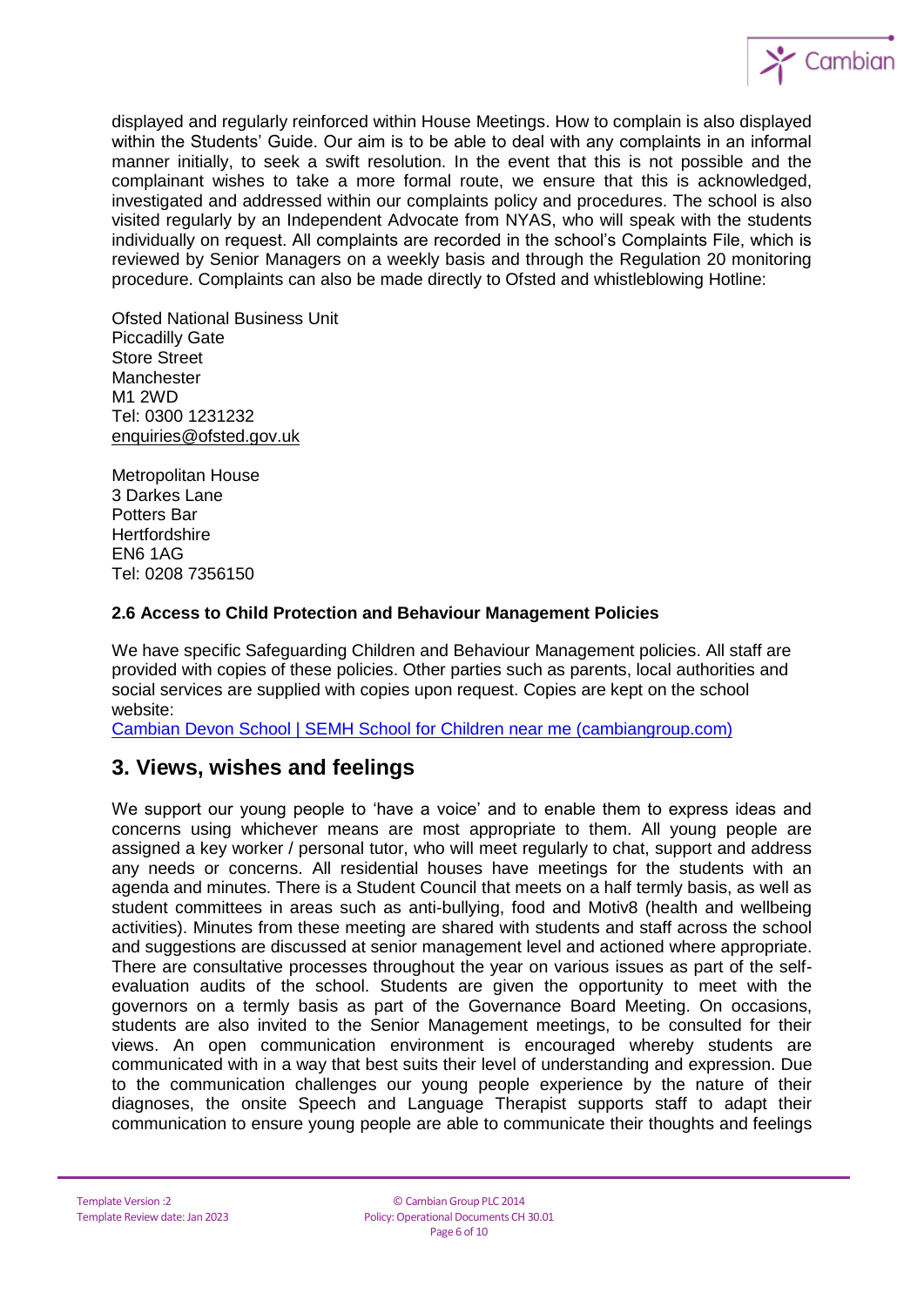

effectively in an appropriate format e.g. written, visual and verbal. The Speech and Language Therapist also facilitates the adaption of materials to gain feedback such as simplifying the language used or creating visual formats.

A description of the Schools policy and approach in relation to:

(a) Anti-discriminatory practice in respect of children and their families; and

(b) Children's rights.

We believe that students with additional needs should share the same rights as all members of society, where these are appropriate and in their best interests. Within the statutory framework provided by current legislation and regulations, staff of the Cambian Group work to protect and promote, for all people with special needs the right to:

• Live full and independent lives to the maximum of their potential

• A full, accurate and unbiased assessment of their special needs

• A range of education, care, health and other associated support services required to meet all their needs

• Be involved in decisions affecting their lives and to have their wishes, as far as possible, ascertained and respected

- Appropriate guidance to promote their physical, mental and spiritual health and well-being
- Adequate food, clothing, space and other necessities of life
- The equipment, assistance and support services needed to enable them to live with dignity
- Participate in and benefit from cultural, entertainment, recreational and sporting activities
- Use facilities and services in the community where possible
- Develop relationships without exploitation or coercion

• The full protection of the law

## **4. Education**

The school offers a range of classroom facilities. Each class generally has up to four students working with a teacher who is supported by a teaching assistant where necessary. Class groups are normally of similar age where this is deemed suitable, based on the needs, ability and personality mix in order to ensure a cohesive and compatible group. The Wellbeing Team work closely with staff and students in education. They support the students' individual needs through both direct and indirect work, with the implementation of programmes that are integrated into the curriculum.

Links are also made with other education providers and organisations to ensure the broadest range of educational opportunities and activities are available to students. Additional lessons are available for those who wish to extend their learning, as are sports-based learning activities for those who enjoy a more practical route.

We believe our students have the right to experience the breadth and range of subjects delivered within a specialised and adapted National Curriculum. Progress is carefully monitored to ensure that outstanding progress can be made. Cambian Devon School offers specialist facilities for all subjects and some traditionally based practical rooms. All classrooms have computer facilities, including internet access. Food Technology/cookery is also offered.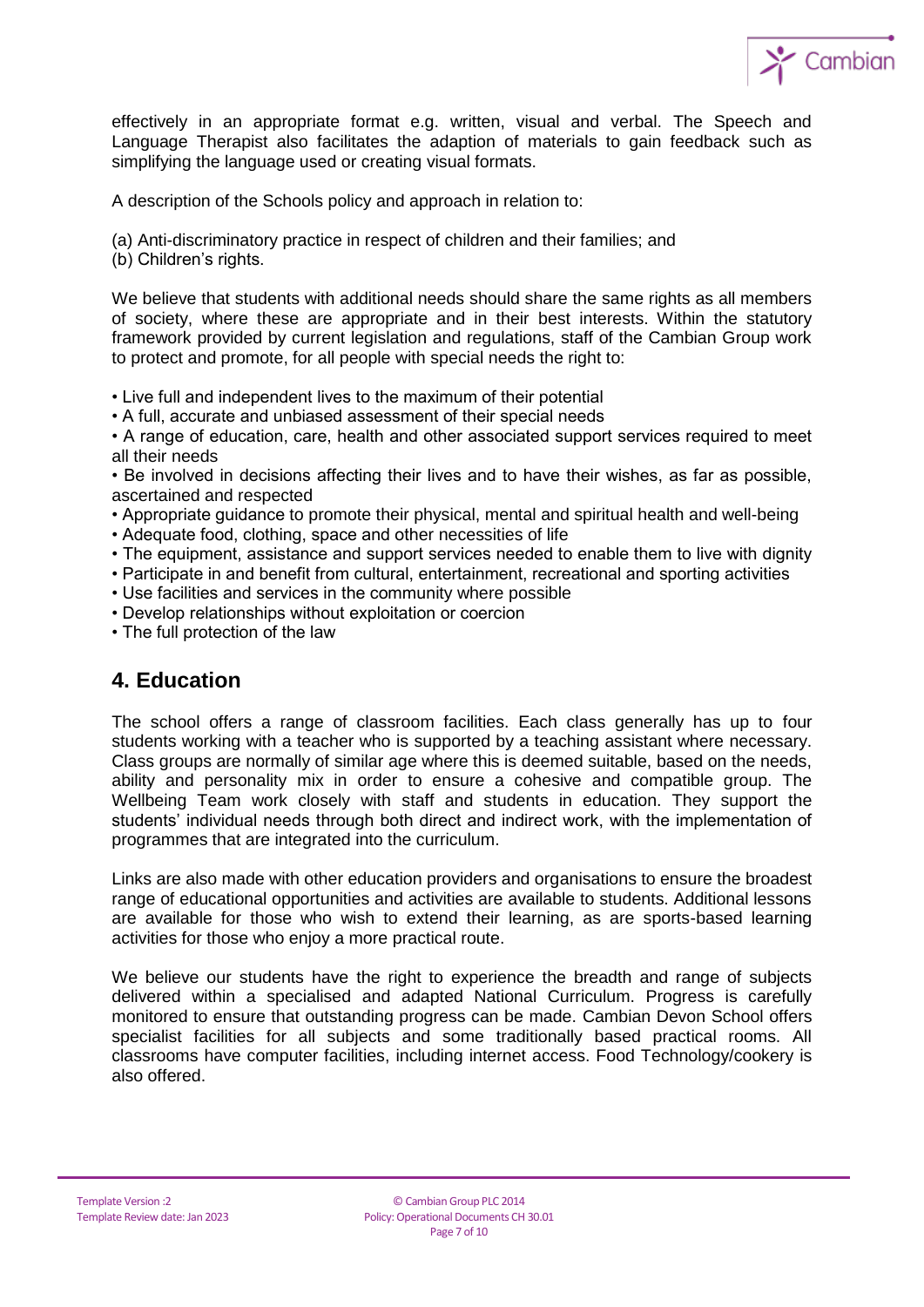

A full range of external qualifications and accreditation is offered including GCSEs, Entry Level Certificates, Functional Skills, BTECs, AQA Unit Awards and vocational courses. There is a menu of intervention programmes through which personal and social development are tailored to support students in developing their skills.

Each student also has access to the following facilities:

- Art and Crafts Suite
- Science Laboratory
- Food Technology/Living Skills Kitchen
- Outdoor fitness facilities (Multi-use games area)
- Outdoor education
- Nuture room equipped for therapeutic development
- Forest School activities at Buckfastleigh site

We have provision for up to thirty day students, who access the school to partake in the educational day.

At Cambian Devon School we aim to provide consistent, diverse, enjoyable and structured learning opportunities through a waking day curriculum, five days a week for all of the students.

Our curriculum caters for students with a wide range of needs regardless of the speed of their progress. Cambian Devon School believes that students are entitled to a curriculum that is characterised by breadth, balance, relevance, differentiation and progression. We take a personalised approach to the curriculum which is broadly based on the statutory requirements of the national curriculum, but the teaching of subjects is adapted to meet the very particular needs of our students. Our curriculum offers a range of options in Years 9 to 11 that can lead to accreditation and qualifications. There is also an opportunity for students to have short periods of work experience where appropriate; these may be on or off-site. Where possible the school places students with local employers and works with partner organisations to ensure the suitability of placements

The onsite education is managed by Head of Education, who is part of the Senior Leadership Team. Cambian Devon School provides formal education for students for 38 weeks of the year.

We offer a wide range of qualifications including, GCSEs, Vocational and Functional Skills. All students have access to Personal, Social and Health Education.

Some of our older students study BTEC Awards at school or local colleges of further education. Students are properly supported in the college environment monitored by the school's dedicated careers coordinator.

In addition to academic attainment, students are provided with the opportunity to develop their full potential in the following areas:

Physical health and wellbeing Independence, life skills and self-help Social skills and understanding Communication skills The development of relationships with adults and peers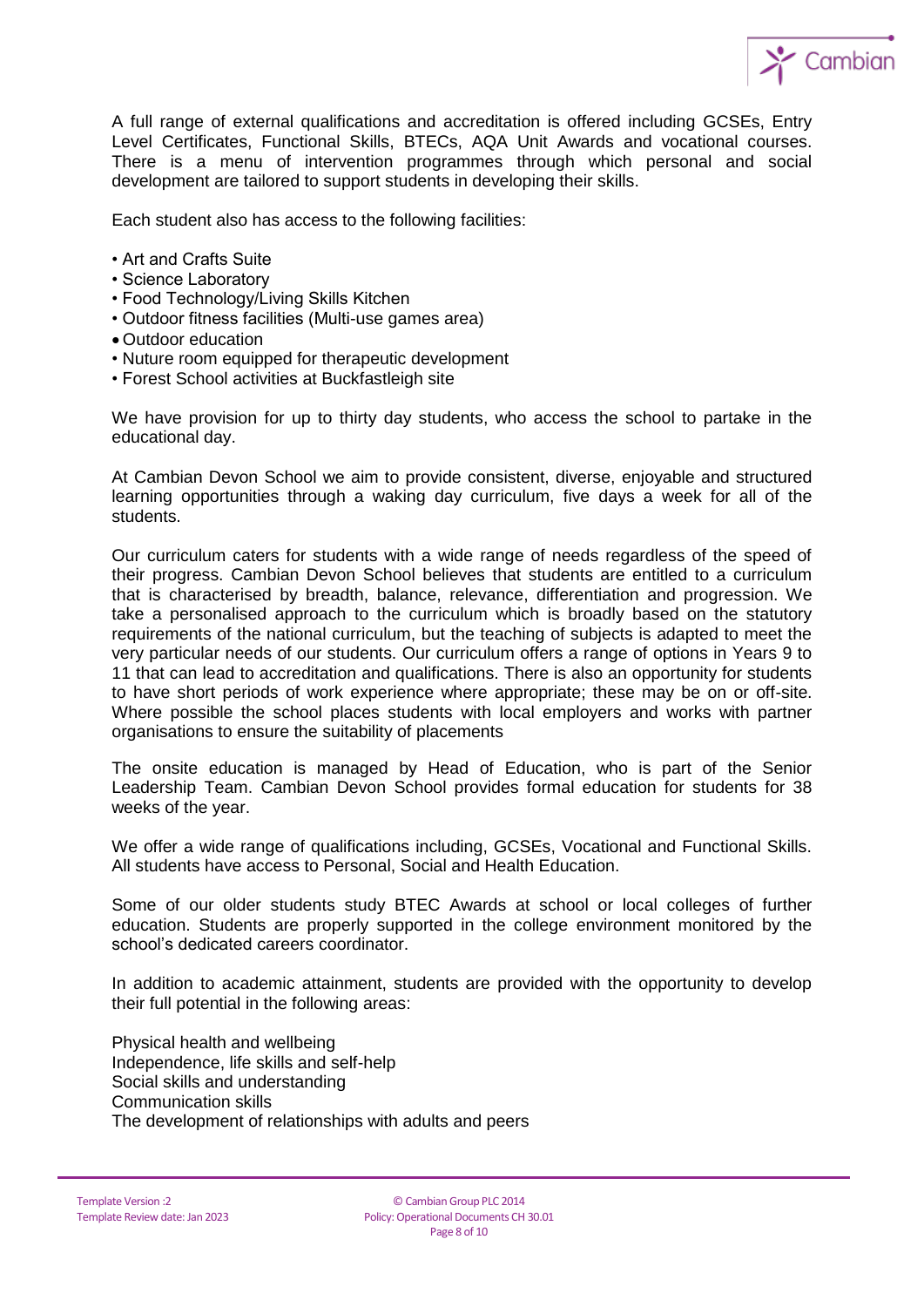

The ability to make informed choices Intellectual development and problem-solving Spiritual, moral, social, cultural and emotional fulfilment Positive self-esteem, self-awareness and self-confidence Leisure and self-occupying skills Please refer to the Curriculum – Teaching and Learning policy for a breakdown of subjects by key stages.

# **5. Enjoy and Achieve**

Consideration is always given to the students' chronological and developmental age when organising the activity programmes provided by the school. Students are assisted at such times, developing their skills in personal care, experiencing play and leisure activities and enhancing social and communication skills in a wide variety of supported yet realistic settings. Within that structure, students are offered a wide range of leisure activities which address their individual social, communication, personal and academic needs.

The school supports this through a use of Golden Time, which is worked into our Positive Points system. Students are awarded points at the end of each lesson, which they can (a) save to swap for items displayed in our Positive Points display cabinet and (b) use to gain access to Golden Time, which is a variety of activities put on for the final session of each day. Students need to gain five point to attend Golden Time either through collecting points during their lessons or by gaining Golden Moment points, which are points awarding by staff for exceptional behaviour in or out of class. Activities on offer during Golden Time include football, art and Warhammer Fantasy Roleplay.

## **6. Health**

Our students have access to the support of a range of disciplines, including THRIVE, emotional literacy and TACPAC. All staff are qualified and undertake on-going professional supervision. Our Wellbeing Team support staff to help make the whole school environment as beneficial as possible for the well-being, learning and development of every student.

The School aims to ensure that all areas of need identified in the students' Education Health Care Plan are met.

## **7. Positive Relationships**

The school ensures that regular, informal home contact is maintained through weekly telephone calls, email, Zoom, Wi-Fi connectivity and regular newsletters. Each student has a keyworker, who works to build a relationship with home as well as with students. Parents are invited to attend all EHCP reviews, the first of which is held after a student's initial threemonth assessment period and thereafter on an annual basis. The school encourages parental visits and every opportunity for liaison and communication is welcomed. Parents are also invited to attend our termly Mentoring Days. Naturally, this is within the parameters of the current covid situation.

## **8. Protection of Children**

At Cambian Devon School, prospective students may book a tour of the school with our Admission Officer. There are several methods used to help keep the student safe.